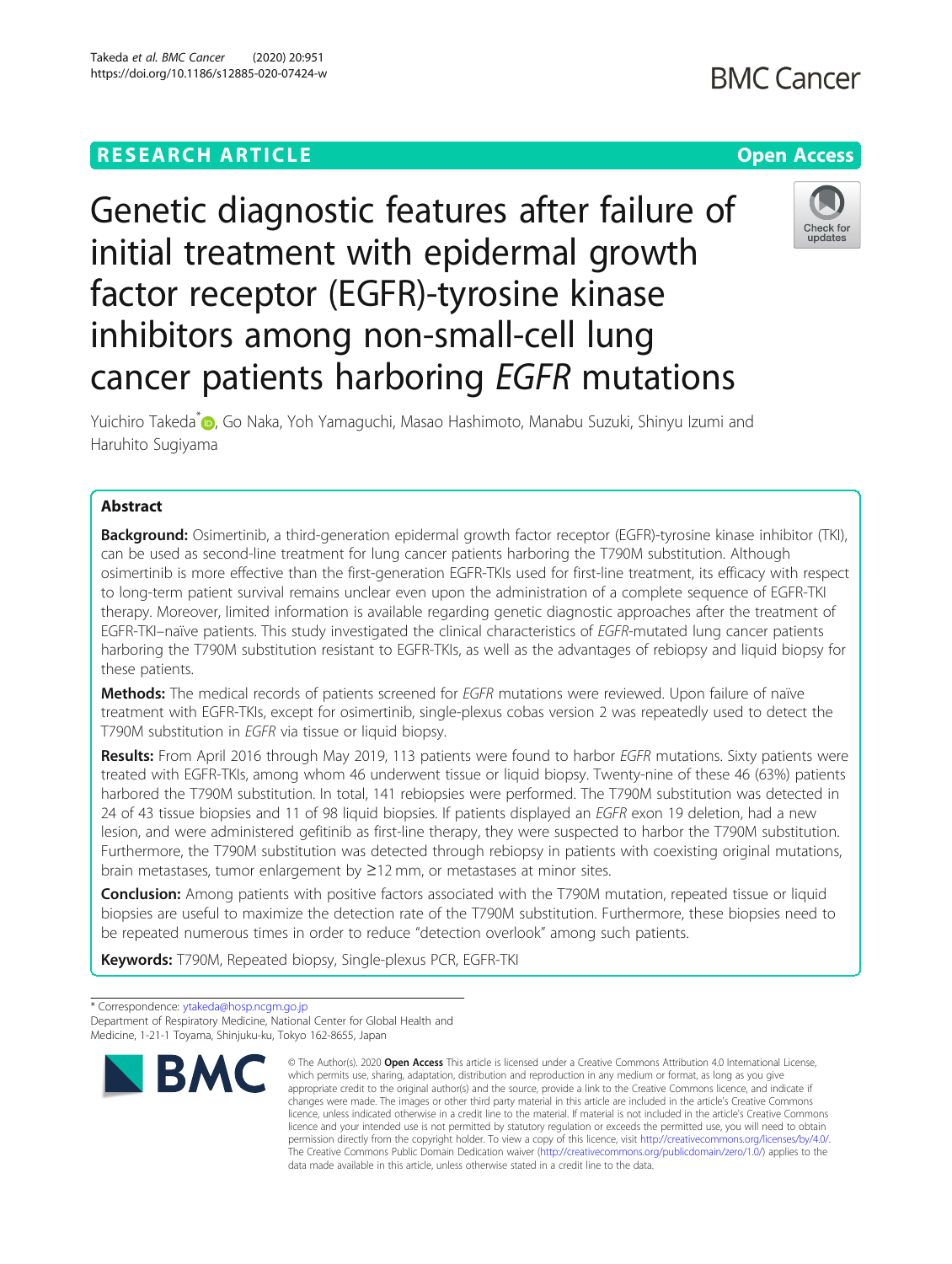## Key message

Three alternatives are currently available for the use of first- or second-generation epidermal growth factor receptor tyrosine kinase inhibitors (EGFR-TKIs) to treat EGFR-mutated lung cancer, such as single agents or combinatorial treatment with an anti-VEGF antibody or chemotherapy. After the failure of initial EGFR-TKI treatment, repeated biopsy is expected to maximize the detection of T790M substitutions, thus prompting osimertinib therapy. Patients with positive factors associated with the T790M mutation would benefit from biopsies repeated numerous times.

## **Background**

Patients with metastatic non-small-cell lung cancer (NSCL C) harboring epidermal growth factor receptor (EGFR)-sensitizing mutations generally receive EGFR-tyrosine kinase inhibitors (TKIs) as the first-line treatment [\[1\]](#page-10-0). Five TKIs, including first- to third-generation TKIs, are available for EGFR-TKI therapy. Although most patients eventually become resistant to EGFR-TKIs, the EGFR p.Thr790Met point mutation (EGFR T790M) is detected in 30–50% of patients presenting with disease progression after receiving first- or second-generation TKIs [\[2,](#page-10-0) [3](#page-10-0)]. These patients can be treated with osimertinib, whereas other patients might be treated with cytotoxic chemotherapy. Although osimertinib is generally preferred as first-line therapy because of efficacy and tolerability [[4](#page-10-0)], patients with disease progression upon osimertinib treatment have been administered only cytotoxic chemotherapy [[5](#page-10-0)]. Recent studies have revealed numerous EGFR-TKI–based alternatives for firstline treatment. First-generation EGFR-TKIs have been used in combination with an anti-VEGF antibody or chemotherapy [[6](#page-10-0)–[8\]](#page-11-0). These clinical trials reported almost the same high efficacy as that of osimertinib, despite slightly increased toxicities. In these trials, the EGFR T790M substitution was also suspected in ≥50% of patients presenting with disease progression. Furthermore, second-generation EGFR-TKIs constitute first-line treatment alternatives for EGFR-mutated advanced NSCLC because no phase III clinical trial has compared the clinical efficacy of secondgeneration EGFR-TKIs and osimertinib. When NSCLC patients harboring EGFR mutations are administered EGFR-TKIs except for osimertinib as first-line treatment, approximately half of them qualify for osimertinib therapy. For second- or third-line treatment of patients with osimertinib to maximize the treatment duration for EGFR-TKIs since April 2018 [[9\]](#page-11-0), it is essential to detect the T790M substitution maximally. Cobas ver. 2 can be used for companion diagnostic examination (CDx) [[10\]](#page-11-0). Limited information is available on maximizing the detection of the T790M substitution using this type of CDx. Repeated rebiopsy is considered more effective in reducing "detection overlook" of the T790M mutation when

rebiopsy is performed for patients with this mutation and disease progression with clinical features of the T790M substitution. The purpose of this study was to investigate the clinical characteristics of EGFR-mutated lung cancer patients harboring the T790M substitution that were resistant to EGFR-TKIs. Through this knowledge, we will be able to identify appropriate patients who require repeated tissue or liquid rebiopsy.

# **Methods**

### Patients

From April 2016 to May 2019, consecutive patients screened for EGFR mutations were retrospectively reviewed at the National Center for Global Health and Medicine, Japan. The peptide nucleic acid-locked nucleic acid (PNA-LNA) PCR clamp method [\[11\]](#page-11-0) was used to detect EGFR mutations, using tissue biopsy specimens during the initial diagnosis of non-small non-squamous-cell lung cancer. After lung cancer acquired clinical resistance to EGFR-TKIs, the cobas® EGFR Mutation Test (Version 2; Roche Molecular Systems) [\[10](#page-11-0)] was repeatedly performed to detect T790M mutation status through tissue or liquid biopsy. Clinical resistance was defined as an increase in the monitoring of tumor markers, disease progression through radiological imaging, or clinical disease progression.

#### Rebiopsy and genetic analysis

All types of clinical rebiopsies were repeated when patients were suspected to be clinically resistant to EGFR-TKIs. If patients were likely to provide tumor tissue through a clinical procedure (e.g., bronchoscopy or computed tomography (CT)-guided biopsy) at radiographic disease progression, they underwent tissue biopsy numerous times. Otherwise, liquid biopsy was performed. After each rebiopsy, cobas® version 2 was used. When a new T790M substitution was detected, patients were administered osimertinib; if not, they were administered treatment other than osimertinib, such as cytotoxic chemotherapy or other molecular-targeted therapy. Tissue or liquid rebiopsies were repeated numerous times until the T790M substitution was detected. Cobas® version 2 is a single-plexus real-time PCR procedure to detect EGFR mutations, using unstained 5 μm thick sections obtained from a formalinfixed paraffin-embed block and mounted on slides or whole-blood samples, as previously reported [[10](#page-11-0)]. Mutations were analyzed at the central laboratory of LSI Medience Corporation (Tokyo, Japan).

#### Data collection

The following data were obtained from each patient's medical records: patient characteristics, including age, sex, smoking index, smoking status, comorbidities, and Eastern Cooperative Oncology Group performance status at diagnosis; oncological data, including histologic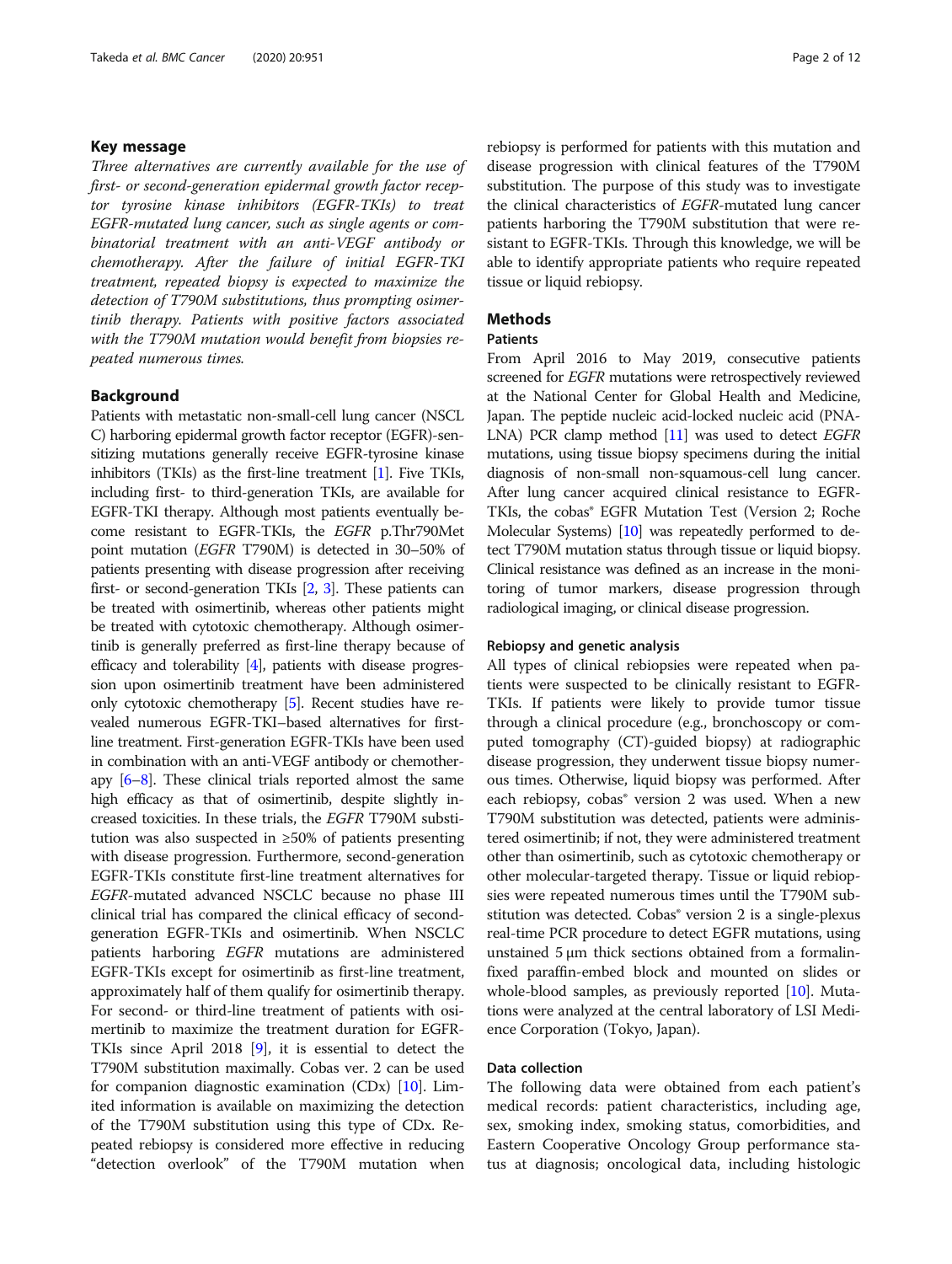type, staging in accordance with the 8th edition of the TNM Classification of Malignant Tumors [[12\]](#page-11-0), tumor size of biopsy site, number of tumor lesions, metastatic organ, and EGFR mutation sites detected via the PNA-LNA PCR clamp method or cobas<sup>®</sup> version 2; treatment data, including surgical treatment, radiotherapy including radical or palliative radiation, and pharmacotherapy (gefitinib, erlotinib, afatinib, and osimertinib) for EGFR-TKI–naïve lines; subsequent systemic therapies, including cytotoxic chemotherapy regimens, immunotherapy, or other molecular-targeted treatment; data on the best supportive care; and tumor markers for CEA (ng/mL). CT, positron-emission CT, and magnetic resolution imaging were performed within 1 month of each biopsy for corresponding biopsy specimens. Patients harboring the T790M substitution were defined under the category of "detection of at least one T790M using single-plexus PCR through any type of clinically available biopsy."

#### Ethical considerations

The study was conducted in accordance with the tenets of the Declaration of Helsinki. The study was approved by the certified review board of the National Center for Global Health and Medicine (NCGM-G-003361-00). In accordance with the Japanese Ethical Guidelines for Medical and Health Research Involving Human Subjects, we used the opt-out method. We informed the participants about this study and obtained informed consent from subjects by displaying the disclosure document in the hospital as per the approval date until January 31, 2020.

#### Statistical analysis

The primary outcome was the identification of clinical characteristics of EGFR-mutated lung cancer patients harboring the T790M substitution with acquired clinical resistance to EGFR-TKIs. Secondary outcomes included identifying factors inducing the T790M substitution through any type of rebiopsy among patients harboring the T790M substitution and factors through liquid rebiopsy. Fisher's exact test was performed to compare the proportion of subjects with dichotomous outcomes in both groups. We used some dichotomous variables from original continuous variables to be suitable for the logistic regression model. The optimal cutoff values of each continuous variable were set by receiver-operator characteristic (ROC) curves by SigmaPlot version 14 software (Systat Software, Inc., San Jose, CA, USA). At a  $p$ -value of  $< 0.05$ , the optimal cutoff values of these continuous variables were set on the basis of a pre-test probability of 0.5 and a cost ratio of 1.0.

Because logistic regression analysis can determine the strength of association between each factor and the outcome, this analysis was performed to assess the aforementioned three factors, as previously described [[13\]](#page-11-0). To select a multivariate analysis model, we identified variables with a p-value of less than 0.15 based on univariate analysis. Spearman's rank test and clinically clarified dependent variables were used to exclude dependent variables from the aforementioned selected variables. A correlation coefficient (ρ) of more than 0.3 as the absolute value based on Spearman's rank test indicated a significant association. Some models were constructed with only independent variables as candidates. ROC curves were used to select the best model among candidate models. In the final multivariate analysis using the simultaneous method, statistical significance was determined at  $p < 0.05$  through a two-sided test. All analyses were performed using SPSS Statistics software version 25 (IBM, Armonk, NY, USA) or Stata version 15.1 (StataCorp LLC, College Station, TX, USA).

## Results

#### Patients

Among 405 consecutively examined patients, EGFR mutations were detected in 113 patients (Fig. [1\)](#page-3-0). Five patients decided to undergo only the best supportive care, and 48 did not experience relapse after local therapy, including surgery, radiotherapy, or chemoradiotherapy. Sixty patients harbored activating EGFR mutations, and seven were administered osimertinib as TKI-naïve therapy. The remaining patients were treated with TKIs, except for osimertinib. The T790M substitution was detected in 29 of 46 (63%) patients who underwent rebiopsy. Table [1](#page-4-0) outlines the demographic characteristics of each group. Thirty-one patients presented with postoperative recurrence, and four patients presented with post-irradiation recurrence. During the overall study period, 33 patients received chemotherapy. During TKI-naïve treatment, 13 patients received gefitinib, 32 received erlotinib, and eight received afatinib.

#### Rebiopsy outcomes

To identify patients harboring the T790M substitution, all types of clinically available rebiopsies were performed numerous times (Table [2](#page-5-0)). Tissue biopsy was repeated a maximum of four times. During the initial tissue biopsy, the detection rate (DR) was 67.8%, with a sensitivity of 80.8%. After that, the DR was approximately 30%, with a cumulative sensitivity (CS) of 77.4–79.3%. In terms of liquid biopsy, the maximum frequency of rebiopsy was 10. During the initial liquid biopsy, the DR was 8.1%, with a sensitivity of 13%. During each liquid biopsy, the median DR was 8.6%, ranging from 0 to 25%, and the median cumulative sensitivity was 18.9%, ranging from 16.7 to 20.6%. In total, we performed 141 rebiopsies, including both tissue and liquid biopsies, from 46 patients (Table [3](#page-6-0)). Among these patients, 29 (63%) harbored the T790M substitution. The T790M substitution was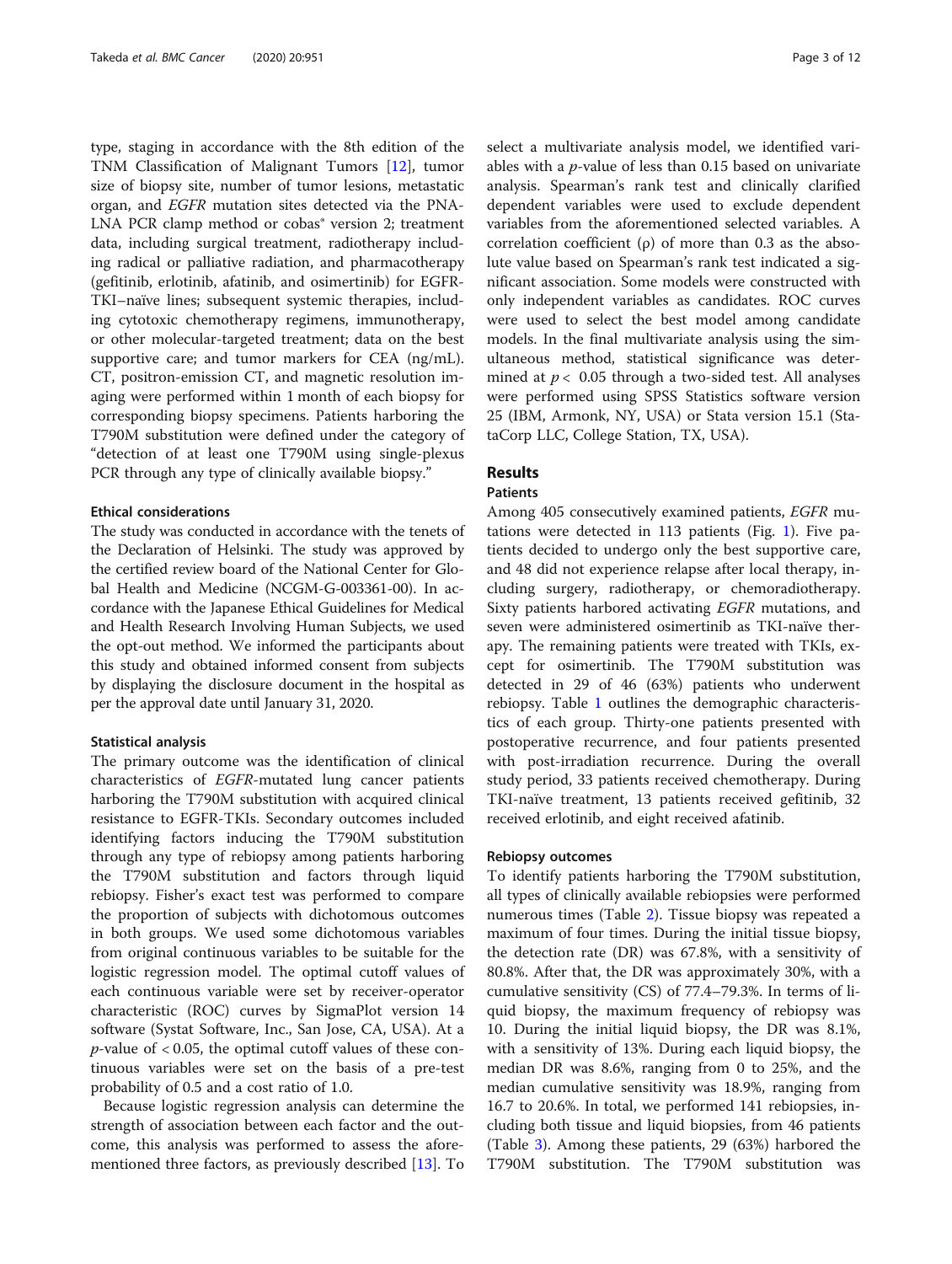<span id="page-3-0"></span>



detected in 35 biopsies, with a CS of 39.3%, including 24 tissue biopsies with 77.4% and 11 liquid biopsies with 19%, respectively. Regarding the detection of the T790M substitution, significant differences between tissue and liquid biopsy were observed based on Fisher's exact test ( $P < 0.0001$ ).

# Positive clinical factors in patients harboring the T790M substitution

Our main purpose was to elucidate clinical features of positivity for the T790M substitution through clinically available mutational analysis. We considered the target patients with rebiopsy as 53 patients treated with TKIs except osimertinib, comprising the full analysis set (Fig. 1). Because logistic regression analysis can identify the strength of association between each clinical factor and the primary outcome, we analyzed 53 patients treated with EGFR-TKIs other than osimertinib. The results of logistic regression analyses are shown in Table [4](#page-6-0). Six variables had  $p$ -values < 0.15 based on univariate analyses. Multivariate analysis indicated that significant clinical features associated with patients harboring the T790M substitution were as follows: exon 19 deletions in the original mutation, termination of TKIs owing to the detection of new lesions, and gefitinib in TKI-naïve treatment.

# Positive factors associated with the T790M substitution upon rebiopsy

Because logistic regression analysis can find the degree of association between each clinical factor and one of the secondary outcomes, 89 rebiopsies were

performed among patients harboring this mutation. Table [5](#page-7-0) shows the background characteristics of patients harboring the T790M substitution upon rebiopsy. Logistic regression analyses revealed 16 variables with  $p$ -values < 0.15 based on univariate analyses. We constructed four sets of multivariate models comprising variables that were not correlated with each other, as follows. Model 1 consisted of five variables, i.e., original mutation, brain metastases, enlargement of tumor size, mutation site at initial diagnosis, or minor site metastases, and the AUC was 0.916. Model 2 consisted of original mutation, enlargement of tumor size, mutation site at initial diagnosis, minor site metastases, or new brain metastases, and the AUC was 0.911. Model 3 comprised variables, i.e., type of biopsy, brain metastases, mutation site at initial diagnosis, or minor site metastases, and the AUC was 0.881. Model 4 comprised brain metastases, mutation site at initial diagnosis, enlargement of tumor size, or detection of new tumor lesion, with an AUC of 0.824. The best model selected through ROC curve analysis is Model 1, as shown in Table [6](#page-8-0). Multivariate analysis showed that the significant associations detected with the T790M substitution upon rebiopsy among patients harboring T790M were as follows: co-detection of the original mutation, co-occurring brain metastases, tumor enlargement of  $\geq 12$  mm, or involvement of minor site metastases, which includes metastases of the skin, kidney, adrenal glands among other organs, as well as ascites and lymphangiosis carcinomatosa.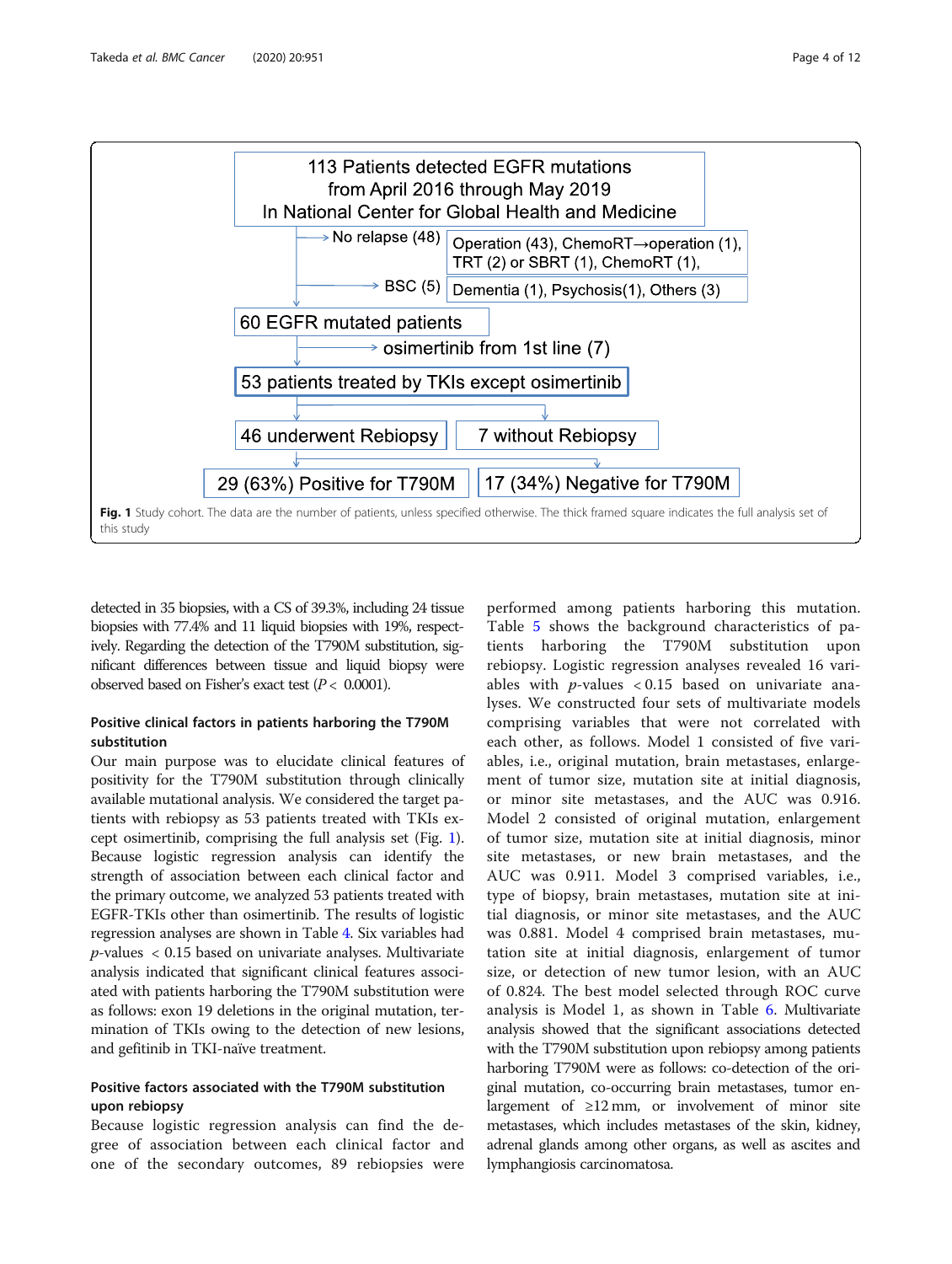# <span id="page-4-0"></span>**Table 1** Patient background characteristics  $(n = 53)$

| $(+)$<br>$(-)$<br>T790M mutation<br><b>Negative</b><br>Unknown<br>Positive<br>$(n = 17)$<br>$(n = 7)$<br>$(n = 29)$<br>Sex<br>Male<br>11<br>3<br>3<br>Female<br>18<br>14<br>$\overline{4}$ |
|--------------------------------------------------------------------------------------------------------------------------------------------------------------------------------------------|
|                                                                                                                                                                                            |
|                                                                                                                                                                                            |
|                                                                                                                                                                                            |
|                                                                                                                                                                                            |
|                                                                                                                                                                                            |
|                                                                                                                                                                                            |
| Age (years) median (range)<br>74 (42 - 86)<br>72 (38 - 89)<br>70 (59 - 82)                                                                                                                 |
| Histology                                                                                                                                                                                  |
| Adenocarcinoma<br>27<br>17<br>7                                                                                                                                                            |
| others<br>$\overline{2}$<br>$\mathsf{O}\xspace$<br>$\mathbf 0$                                                                                                                             |
| EGFR mutation at initial diagnosis                                                                                                                                                         |
| Exon 19 deletion<br>21<br>6<br>1                                                                                                                                                           |
| <b>L858R</b><br>8<br>5<br>9                                                                                                                                                                |
| L861Q<br>0<br>$\mathbf 0$<br>$\mathbf{1}$                                                                                                                                                  |
| Exon 20 insertion<br>0<br>$\mathbf 0$<br>$\mathbf{1}$                                                                                                                                      |
| Compound mutation<br>$\mathbf 0$<br>0<br>1                                                                                                                                                 |
| Smoking status                                                                                                                                                                             |
| Never<br>18<br>13<br>3                                                                                                                                                                     |
| Past<br>$\overline{2}$<br>8<br>$\mathbb{1}$                                                                                                                                                |
| Current<br>$\overline{2}$<br>3<br>3                                                                                                                                                        |
| ECOG performance status                                                                                                                                                                    |
| $\mathbf 0$<br>20<br>12<br>3                                                                                                                                                               |
| 5<br>8<br>$\overline{2}$<br>1                                                                                                                                                              |
| $\mathsf{O}\xspace$<br>2<br>$\mathbf{1}$<br>1                                                                                                                                              |
| 3<br>0<br>$\mathsf{O}\xspace$<br>1                                                                                                                                                         |
| Stage at initial diagnosis                                                                                                                                                                 |
| IA - IIIC<br>10<br>3<br>3                                                                                                                                                                  |
| IVA - IVB<br>19<br>14<br>4                                                                                                                                                                 |
| Surgical treatment                                                                                                                                                                         |
| No<br>13<br>6<br>3                                                                                                                                                                         |
| 16<br>Yes<br>11<br>$\overline{4}$                                                                                                                                                          |
| Radical Radiotherapy                                                                                                                                                                       |
| No<br>27<br>16<br>6                                                                                                                                                                        |
| Yes<br>$\overline{2}$<br>$\mathbb{1}$<br>1                                                                                                                                                 |
| Chemotherapy during treatment                                                                                                                                                              |
| 8<br>No<br>6<br>6                                                                                                                                                                          |
| 21<br>Yes<br>11<br>1                                                                                                                                                                       |
| Reason for termination of TKIs                                                                                                                                                             |
| Ongoing<br>5<br>3<br>$\mathbf{1}$                                                                                                                                                          |
| Adverse events<br>0<br>3<br>1                                                                                                                                                              |
| Tumor growth<br>14<br>3<br>$\mathbb O$                                                                                                                                                     |
| New lesions<br>14<br>8<br>1                                                                                                                                                                |
| "CEA at progression" / "nadir CEA"; median (range)<br>$3.1(1.1 - 170)$<br>$2.5(1.3 - 7.88)$<br>$2.0 (0.5 - 3.57)$                                                                          |
| nadir CEA (ng/mL); median (range)<br>$3.0(0.8 - 36.9)$<br>$2.2$ (1.0-78.9)<br>45.6 (1.4-198)                                                                                               |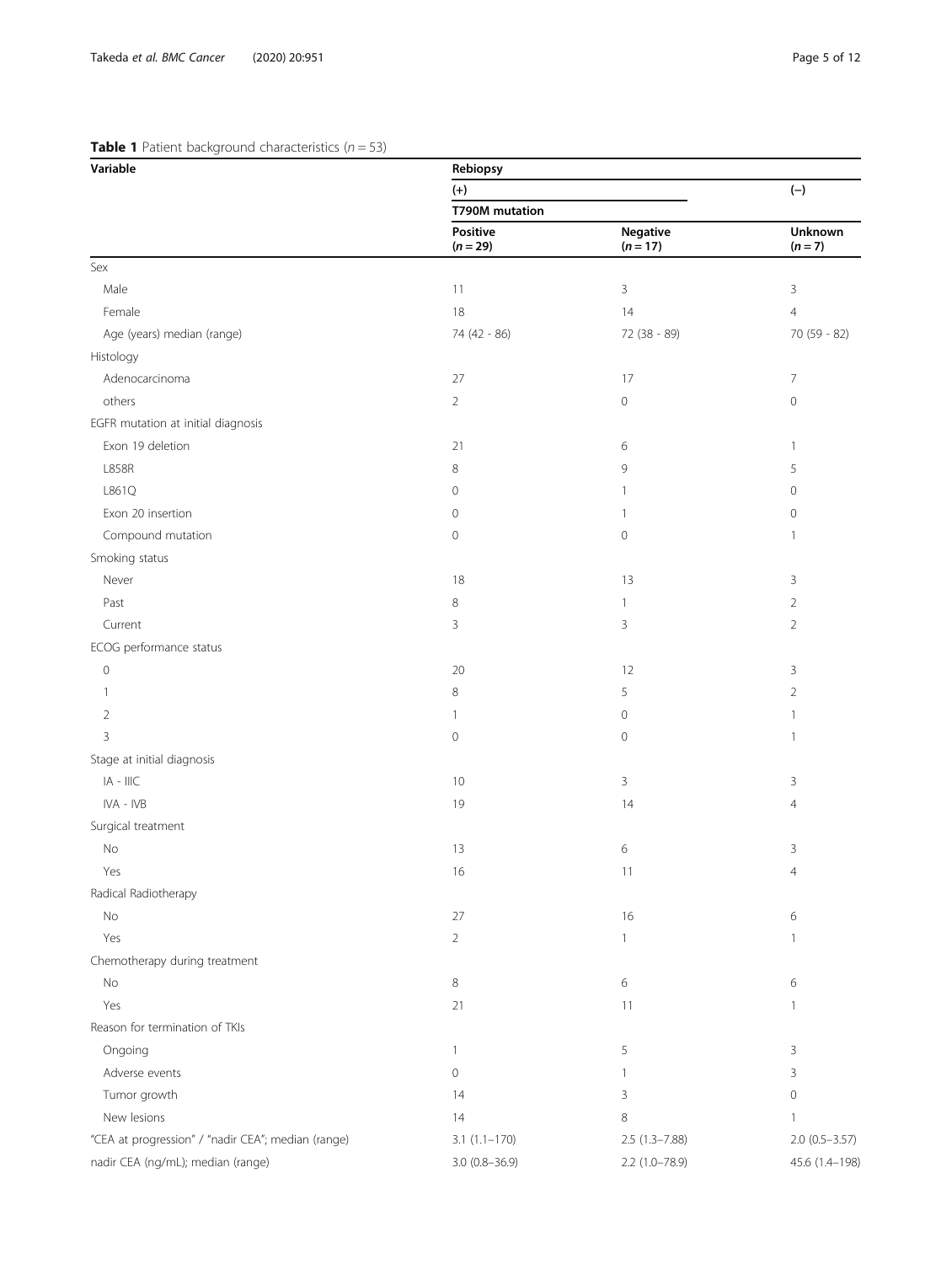#### <span id="page-5-0"></span>**Table 1** Patient background characteristics ( $n = 53$ ) (Continued)

| Variable                        | Rebiopsy                      |                               |                           |  |  |  |
|---------------------------------|-------------------------------|-------------------------------|---------------------------|--|--|--|
|                                 | $(+)$                         | $(-)$                         |                           |  |  |  |
|                                 | T790M mutation                |                               |                           |  |  |  |
|                                 | <b>Positive</b><br>$(n = 29)$ | <b>Negative</b><br>$(n = 17)$ | <b>Unknown</b><br>$(n=7)$ |  |  |  |
| Medical Drugs at TKI naïve line |                               |                               |                           |  |  |  |
| Gefitinib                       |                               |                               | $\mathbf 0$               |  |  |  |
| Erlotinib                       | 16                            | 10                            | 6                         |  |  |  |
| Afatinib                        |                               |                               |                           |  |  |  |

Abbreviations: ECOG Eastern Cooperative Oncology Group; TKI tyrosine kinase inhibitor; CEA carcinoembryonic antigen; "CEA at progression" / "nadir CEA" "Serum level of CEA at progression" divided by "Serum nadir level of CEA"; nadir CEA Serum nadir level of CEA

# Positive factors associated with the T790M substitution upon liquid biopsy

Because logistic regression analysis can ascertain the degree of association between each clinical factor and the other secondary outcomes, 58 liquid biopsies were performed. The background characteristics of the group are shown in Table [7.](#page-9-0) The univariate logistic regression analyses obtained 11 variables. We also constructed four sets of multivariate models composed of variables that were not correlated with each other, as follows. Model 1 consisted of three variables, namely, mutation site at initial diagnosis, bone metastases, or detection of new tumor lesion, with an AUC of 0.936. Model 2 consisted of mutation site at initial diagnosis, enlargement of tumor size, or detection of new tumor lesion, and the

AUC was 0.879. Model 3 consisted of mutation site at initial diagnosis, brain metastases, or detection of new tumor lesion, and the AUC was 0.885. Model 4 comprised mutation site at initial diagnosis, original mutation, or detection of new metastatic organ, and its AUC was 0.904. Among these models, the best model, Model 1, is shown in Table [8](#page-10-0). Based on multivariate analysis, detecting the T790M substitution via liquid biopsy among patients harboring this mutation indicated the following: involvement of bone metastases or new tumor lesions ≥4.

## **Discussion**

Our primary purpose was to elucidate clinical features at the time of detection of T790M through clinically

#### Table 2 Number of biopsy and detection on T790M

|                                 | 1st  | 2nd            | 3rd  | 4th  |      |      |      |      |                |             | <b>Total</b> |
|---------------------------------|------|----------------|------|------|------|------|------|------|----------------|-------------|--------------|
| Tissue biopsy (Individual test) |      |                |      |      |      |      |      |      |                |             |              |
| T790M positive                  | 21   | $\overline{2}$ | 0    | 1    |      |      |      |      |                |             | 24           |
| With original mutation          | 26   | 5              | 3    | 3    |      |      |      |      |                |             | 37           |
| <b>Total</b>                    | 31   | 6              | 3    | 3    |      |      |      |      |                |             | 43           |
| Tissue biopsy (Cumulative test) |      |                |      |      |      |      |      |      |                |             |              |
| T790M positive                  | 21   | 23             | 23   | 24   |      |      |      |      |                |             | 24           |
| Cumulative sensitivity          | 0.81 | 0.79           | 0.77 | 0.77 |      |      |      |      |                |             | 0.77         |
| <b>Total</b>                    | 31   | 37             | 40   | 43   |      |      |      |      |                |             | 43           |
|                                 | 1st  | 2nd            | 3rd  | 4th  | 5th  | 6th  | 7th  | 8th  | 9th            | 10th        | <b>Total</b> |
| Liquid biopsy (Individual test) |      |                |      |      |      |      |      |      |                |             |              |
| T790M positive                  | 3    | 4              | 1    | 0    | 0    | 1    | 1    | 1    | 0              | 0           | 11           |
| With original mutation          | 13   | 5              | 4    | 1    | 1    | 2    | 1    | 1    | $\circ$        | $\mathbf 0$ | 28           |
| <b>Total</b>                    | 37   | 17             | 11   | 7    | 7    | 7    | 5    | 4    | $\overline{2}$ | 1           | 98           |
| Liquid biopsy (Cumulative test) |      |                |      |      |      |      |      |      |                |             |              |
| T790M positive                  | 3    | 7              | 8    | 8    | 8    | 9    | 10   | 11   | 11             | 11          | 11           |
| Cumulative sensitivity          | 0.13 | 0.21           | 0.2  | 0.18 | 0.17 | 0.17 | 0.18 | 0.19 | 0.19           | 0.19        | 0.19         |
| <b>Total</b>                    | 37   | 54             | 65   | 72   | 79   | 86   | 91   | 95   | 97             | 98          | 98           |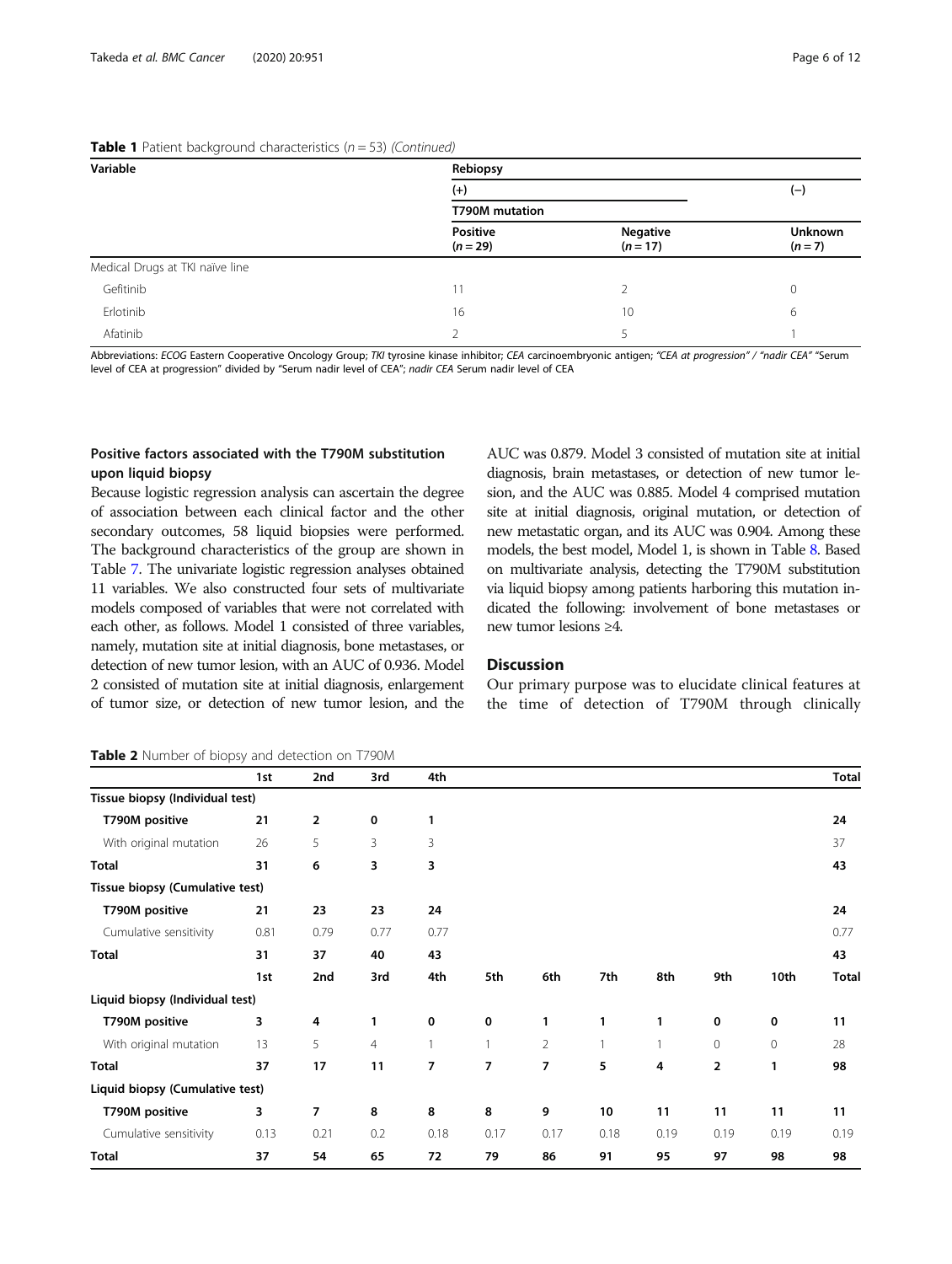## <span id="page-6-0"></span>Table 3 Rebiopsy outcomes

| Variable                                | <b>T790M</b> mutation        |                              |                             |  |
|-----------------------------------------|------------------------------|------------------------------|-----------------------------|--|
|                                         | Positive patients $(n = 29)$ | Negative patients $(n = 17)$ | Total patients ( $n = 46$ ) |  |
| Tissue biopsy (included cytology) count | 31                           | 12                           | 43                          |  |
| T790M positive count                    | 24 (77.4)                    |                              | 24 (55.8)                   |  |
| With Original mutation                  | 22                           |                              | 22                          |  |
| Without Original mutation               | 2                            |                              | 2                           |  |
| T790M negative count                    | 7(22.6)                      | 12                           | 19 (44.2)                   |  |
| With Original mutation                  | 5                            | 10                           | 15                          |  |
| Without Original mutation               | 2                            | 2                            | $\overline{4}$              |  |
| Liquid biopsy count                     | 58                           | 40                           | 98                          |  |
| T790M positive count                    | 11 (19.0)                    | $\overline{\phantom{0}}$     | 11 (11.2)                   |  |
| With Original mutation                  | 10                           |                              | 10                          |  |
| Without Original mutation               |                              | $\equiv$                     |                             |  |
| T790M negative count                    | 47 (81.0)                    | 40                           | 87 (88.8)                   |  |
| With Original mutation                  | 9                            | 11                           | 20                          |  |
| Without Original mutation               | 38                           | 29                           | 67                          |  |
| Total rebiopsy count                    | 89                           | 52                           | 141                         |  |

Data are number of patients (%) unless specified otherwise

available mutational analysis. If we could identify these clinical features, we could perform tissue or liquid rebiopsy with more appropriate timing and reduce the frequency of tissue or liquid biopsy while maintaining the maximum DR of T790M. Accordingly, this study investigated the characteristics of EGFR-mutated lung cancer patients harboring the T790M substitution that was

resistant to EGFR-TKIs in order to identify patients with positive features who require tissue and liquid rebiopsy. In this study, repeated biopsy revealed that 63% of EGFR-mutated NSCLC patients harbored the T790M substitution after acquiring clinical resistance to EGFR-TKIs. Tissue biopsy was superior to liquid biopsy in detecting T790M ( $p < 0.0001$ ). Because liquid biopsy is a

Table 4 Logistic regression analysis to identify patients harboring the T790M substitution among those with EGFR-mutated lung cancer ( $n = 53$ )

| <b>Variables</b>                                                          |           | <b>Univariate Analyses</b> |         | <b>Multivariate Analysis</b> |                 |         |
|---------------------------------------------------------------------------|-----------|----------------------------|---------|------------------------------|-----------------|---------|
|                                                                           | <b>OR</b> | 95%CI                      | P-value | <b>OR</b>                    | 95%Cl           | P-value |
| Mutation site at initial diagnosis; Exon 19 Deletion vs. L858R            | 0.17      | $0.05 - 0.51$              | 0.002   | 0.04                         | $0.004 - 0.34$  | 0.003   |
| Reason for termination of TKIs;                                           | 2.26      | $1.25 - 4.11$              | 0.007   | 3.65                         | 1.39-9.59       | 0.008   |
| Ongoing                                                                   | Reference |                            |         | Reference                    |                 |         |
| AEs                                                                       |           | $\overline{\phantom{0}}$   |         |                              |                 | -       |
| Tumor growth                                                              | 37.3      | $3.30 - 421.6$             | 0.003   | 33.8                         | $1.60 - 713.3$  | 0.024   |
| New lesions                                                               | 12.4      | 1.32–117.0                 | 0.027   | 44.9                         | $2.13 - 950.9$  | 0.014   |
| Medical Drugs at TKI-naïve line                                           | 0.24      | $0.08 - 0.72$              | 0.01    | 0.09                         | $0.01 - 0.62$   | 0.014   |
| Gefitinib                                                                 | Reference |                            |         | Reference                    |                 |         |
| Erlotinib                                                                 | 0.18      | $0.035 - 0.95$             | 0.044   | 0.49                         | $0.02 - 0.99$   | 0.049   |
| Afatinib                                                                  | 0.06      | $0.007 - 0.55$             | 0.012   | 0.01                         | $0.0002 - 0.53$ | 0.02    |
| Chemotherapy; absent vs. present                                          | 2.63      | $0.84 - 8.22$              | 0.09    | N <sub>1</sub>               |                 |         |
| "Serum level of CEA at progression" divided by "Serum nadir level of CEA" | 1.16      | $0.97 - 1.39$              | 0.11    | 1.22                         | $0.77 - 1.93$   | 0.4     |
| Serum nadir level of CEA (ng/mL)                                          | 0.97      | $0.95 - 1.01$              | 0.14    | N <sub>l</sub>               |                 |         |

Abbreviations: OR Odds ratio; CI confidence interval; TKI tyrosine kinase inhibitor; AEs adverse effects; CEA carcinoembryonic antigen; Variables with a p-value < 0.15 on univariate analysis were entered into multivariate logistical analysis by a simultaneous method. NI, not included in the best multivariate logistic regression model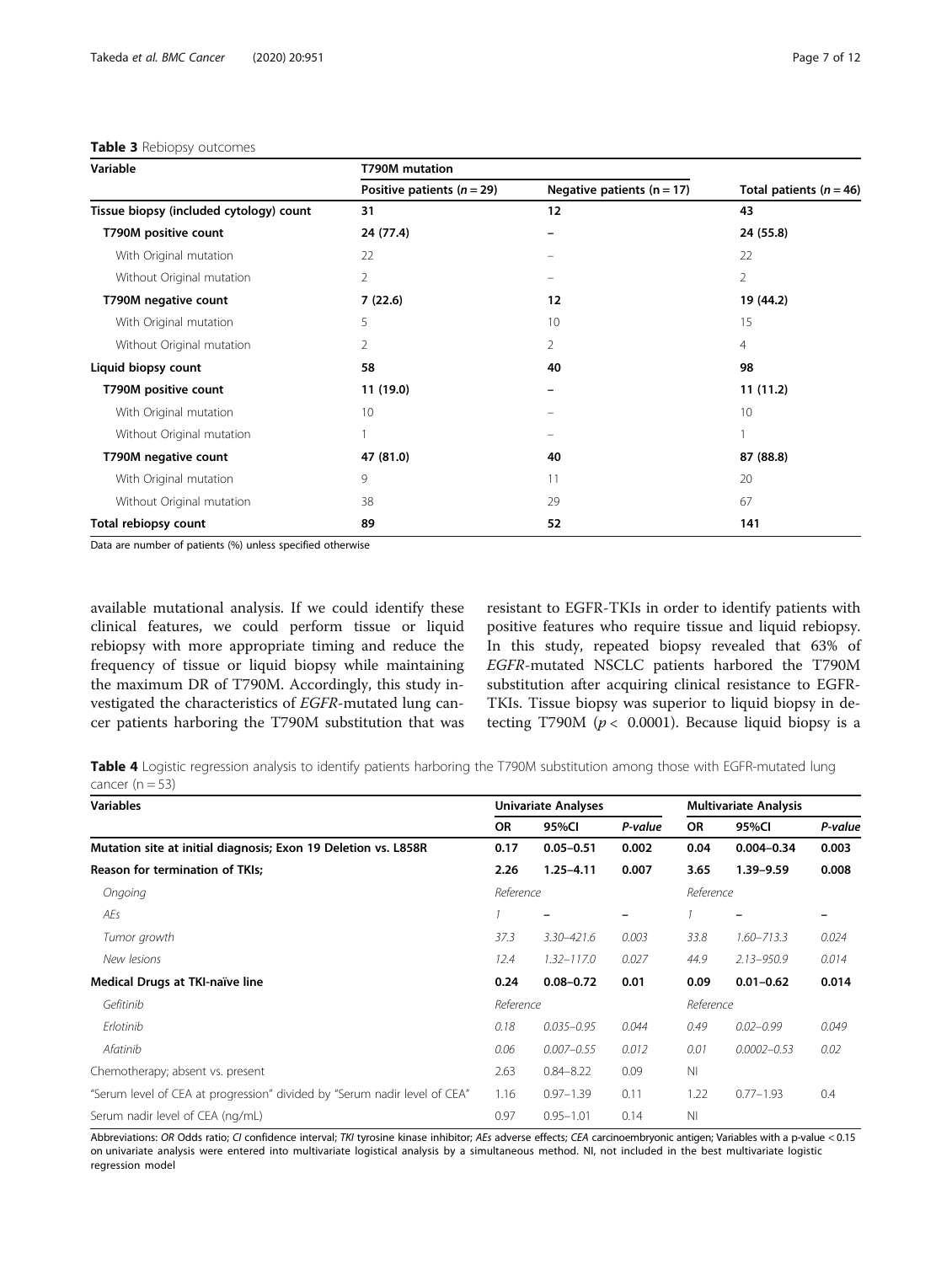# <span id="page-7-0"></span>**Table 5** Background characteristics on patients harboring the T790M substitution upon rebiopsy ( $n = 89$ )

| Variable                                    | T790M mutation         |                               |                |  |  |  |
|---------------------------------------------|------------------------|-------------------------------|----------------|--|--|--|
|                                             | Positive<br>$(n = 35)$ | <b>Negative</b><br>$(n = 54)$ | <b>Total</b>   |  |  |  |
| Original mutation                           |                        |                               |                |  |  |  |
| Absent                                      | 3                      | 40                            | 43             |  |  |  |
| Present                                     | 32                     | 14                            | 46             |  |  |  |
| Type of Biopsy;                             |                        |                               |                |  |  |  |
| Liquid                                      | 11                     | $47\,$                        | 58             |  |  |  |
| Tissue                                      | 24                     | $\overline{7}$                | 31             |  |  |  |
| Detection of New tumor lesion;              |                        |                               |                |  |  |  |
| $<\,4$                                      | 11                     | 39                            | 50             |  |  |  |
| $4\leq$                                     | 24                     | 15                            | 39             |  |  |  |
| Number of Tissue biopsy                     |                        |                               |                |  |  |  |
| Median (Range)                              | $1(0-4)$               | $0(0-3)$                      | $0(0-4)$       |  |  |  |
| Detection of New metastatic organ, $n = 88$ |                        |                               |                |  |  |  |
| $\mathsf{O}\xspace$                         | 12                     | 39                            | 51             |  |  |  |
| $\mathbf{1}$                                | 12                     | 10                            | 22             |  |  |  |
| $\overline{2}$                              | $\overline{4}$         | $\overline{4}$                | 8              |  |  |  |
| 3                                           | 3                      | $\mathbf{1}$                  | $\overline{4}$ |  |  |  |
| $\overline{4}$                              | 3                      | $\mathbf 0$                   | $\overline{3}$ |  |  |  |
| Number of tumor lesion                      |                        |                               |                |  |  |  |
| < 6                                         | $\,$ 6 $\,$            | 29                            | 35             |  |  |  |
| $6\leq$                                     | 29                     | 25                            | 54             |  |  |  |
| Brain metastases, $n = 88$                  |                        |                               |                |  |  |  |
| Absent                                      | 16                     | 43                            | 59             |  |  |  |
| Present                                     | 18                     | 11                            | 29             |  |  |  |
| Bone metastases, $n = 88$                   |                        |                               |                |  |  |  |
| Absent                                      | 26                     | 42                            | 68             |  |  |  |
| Present                                     | 8                      | 12                            | $20\,$         |  |  |  |
| Number of Liquid biopsy                     |                        |                               |                |  |  |  |
| Median (Range)                              | $0(0-8)$               | $2(0-9)$                      | $1(0-9)$       |  |  |  |
| Enlargement of Tumor size                   |                        |                               |                |  |  |  |
| $< 12$ mm                                   | 15                     | 39                            | 54             |  |  |  |
| $12 \text{ mm} \leq$                        | 20                     | 15                            | 35             |  |  |  |
| New brain metastases, $n = 88$              |                        |                               |                |  |  |  |
| Absent                                      | 25                     | 50                            | $75\,$         |  |  |  |
| Present                                     | 9                      | $\overline{4}$                | $13$           |  |  |  |
| Mutation site at initial diagnosis          |                        |                               |                |  |  |  |
| Exon19 Deletion                             | 24                     | 47                            | 71             |  |  |  |
| L858R                                       | 11                     | $\overline{7}$                | $18\,$         |  |  |  |
| Minor site metastases, $n = 88$             |                        |                               |                |  |  |  |
| Absent                                      | 27                     | 51                            | 78             |  |  |  |
| Present                                     | $\overline{7}$         | 3                             | $10\,$         |  |  |  |
| New hepatic metastases, $n = 88$            |                        |                               |                |  |  |  |
| Absent                                      | $28\,$                 | 51                            | 79             |  |  |  |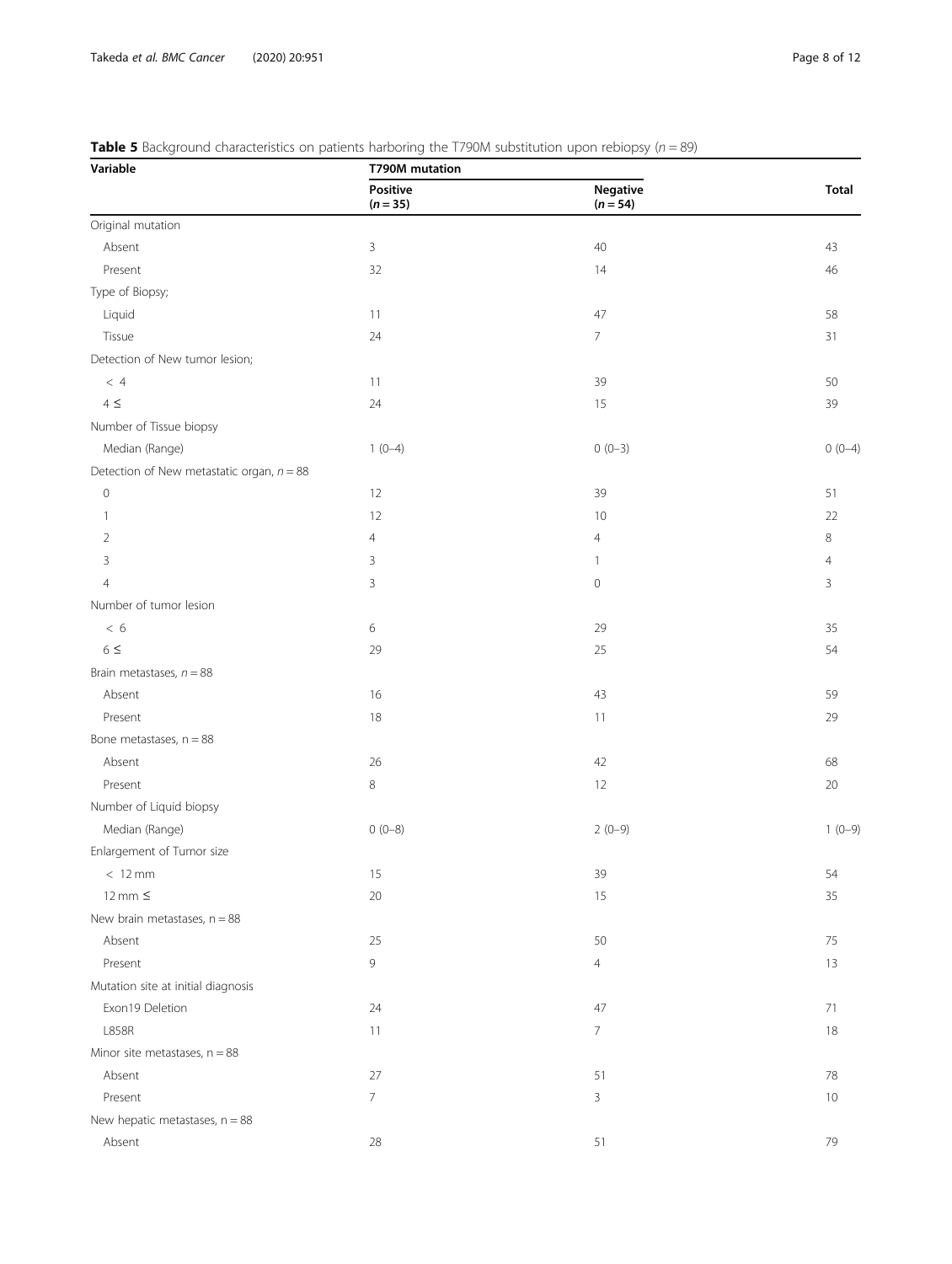| Variable                            | T790M mutation         |                               |              |
|-------------------------------------|------------------------|-------------------------------|--------------|
|                                     | Positive<br>$(n = 35)$ | <b>Negative</b><br>$(n = 54)$ | <b>Total</b> |
| Present                             | 6                      |                               | 9            |
| New minor site metastases, $n = 88$ |                        |                               |              |
| Absent                              | 29                     | 52                            | 81           |
| Present                             | 5                      | $\mathfrak{D}$                |              |
| Hepatic metastases, $n = 88$        |                        |                               |              |
| Absent                              | 27                     | 49                            | 76           |
| Present                             |                        | 5                             | 12           |

<span id="page-8-0"></span>

| <b>Table 5</b> Background characteristics on patients harboring the T790M substitution upon rebiopsy ( $n = 89$ ) (Continued) |  |  |
|-------------------------------------------------------------------------------------------------------------------------------|--|--|
|                                                                                                                               |  |  |

Abbreviations: n; number, minor site metastases; metastases of skin, kidney, ascites, lymphangiosis carcinomatosa, adrenal organ or others,

noninvasive biopsy modality for molecular-targeted analysis, including EGFR mutational status, it is easily reproducible using a plasma sample. The present results indicate that liquid biopsy is associated with more falsenegative results in clinical practice at levels of detection of approximately  $0.1-2\%$  [[14,](#page-11-0) [15](#page-11-0)]. When liquid biopsy through this test yields negative findings for the T790M substitution, it is essential to perform a tissue biopsy. Because of its high sensitivity and high DR, tissue biopsy should receive first priority.

When deciding to perform or repeat biopsy, the three relevant factors in Table [4](#page-6-0) should be considered. We estimated the probability of detecting the T790M mutation considering the number of rebiopsies among patients with such clinical characteristics.

The timing and site are essential factors to consider for each rebiopsy (Table 6). Based on the timing of the biopsy, patients had brain metastases and minor metastases, and their tumor lesions were enlarged by  $> 12$  mm. The enlarged tumor site would be better for tissue biopsy. When patients had bone metastases and harbored more than four new tumor lesions compared with previous tumor lesions, liquid biopsy was considered to detect the T790M substitution (Table [8](#page-10-0)).

This study has several limitations. Despite including consecutive patients herein, our study had a single-

| <b>Variables</b>                                              |      | <b>Univariate Analyses</b> |         | <b>Multivariate Analysis</b> |                |         |  |
|---------------------------------------------------------------|------|----------------------------|---------|------------------------------|----------------|---------|--|
|                                                               | OR   | 95%CI                      | P-value | OR                           | 95%CI          | P-value |  |
| Original mutation; absent vs. present                         | 30.5 | $8.05 - 115.3$             | < 0.001 | 41.5                         | $6.53 - 264.3$ | < 0.001 |  |
| Type of Biopsy; Liquid vs. Tissue                             | 14.6 | $5.04 - 42.6$              | < 0.001 | N <sub>l</sub>               |                |         |  |
| Detection of New tumor lesion; $<$ 4 vs 4 $\le$               | 5.67 | $2.24 - 14.4$              | < 0.001 | N <sub>1</sub>               |                |         |  |
| Number of Tissue biopsy                                       | 5.72 | $2.30 - 14.2$              | < 0.001 | N <sub>1</sub>               |                |         |  |
| Detection of New metastatic organ; $0 \rightarrow 4$          | 2.35 | 1.39-3.97                  | 0.001   | N <sub>l</sub>               |                |         |  |
| Number of tumor lesion; < 6 vs $6 \le$                        | 5.61 | $2.0 - 15.7$               | 0.001   | N <sub>1</sub>               |                |         |  |
| Brain metastases; absent vs. present                          | 4.40 | $1.71 - 11.3$              | 0.002   | 27.8                         | $3.13 - 247.8$ | 0.003   |  |
| Bone metastases; absent vs. present                           | 3.94 | $1.55 - 9.98$              | 0.004   | N <sub>1</sub>               |                |         |  |
| Number of Liquid biopsy                                       | 0.69 | $0.52 - 0.90$              | 0.006   | N <sub>l</sub>               |                |         |  |
| Enlargement of Tumor size; $<$ 12 mm vs 12 mm $\le$           | 3.47 | $1.42 - 8.49$              | 0.007   | 24.5                         | $2.65 - 226.7$ | 0.005   |  |
| New brain metastases; absent vs. present                      | 4.5  | $1.26 - 16.1$              | 0.02    | N <sub>l</sub>               |                |         |  |
| Mutation site at initial diagnosis; Exon19 Deletion vs. L858R | 3.08 | $1.06 - 8.95$              | 0.04    | 3.90                         | $0.63 - 24.3$  | 0.145   |  |
| Minor site metastases; absent vs. present                     | 4.20 | $1.07 - 16.5$              | 0.04    | 21.3                         | 1.40-325.6     | 0.03    |  |
| New hepatic metastases; absent vs. present                    | 3.64 | $0.85 - 15.7$              | 0.08    | N <sub>l</sub>               |                |         |  |
| New minor site metastases; absent vs. present                 | 4.48 | $0.82 - 24.6$              | 0.08    | N <sub>1</sub>               |                |         |  |
| Hepatic metastases; absent vs. present                        | 2.54 | $0.99 - 1.09$              | 0.141   | N <sub>1</sub>               |                |         |  |

**Table 6** Logistic regression analysis to identify patients harboring the T790M substitution upon rebiopsy ( $n = 89$ )

Abbreviations: OR Odds ratio; CI confidence interval; Variables with a p-value < 0.15 on univariate analysis were entered into multivariate logistical analysis by a simultaneous method. NI not included in the best multivariate logistic regression model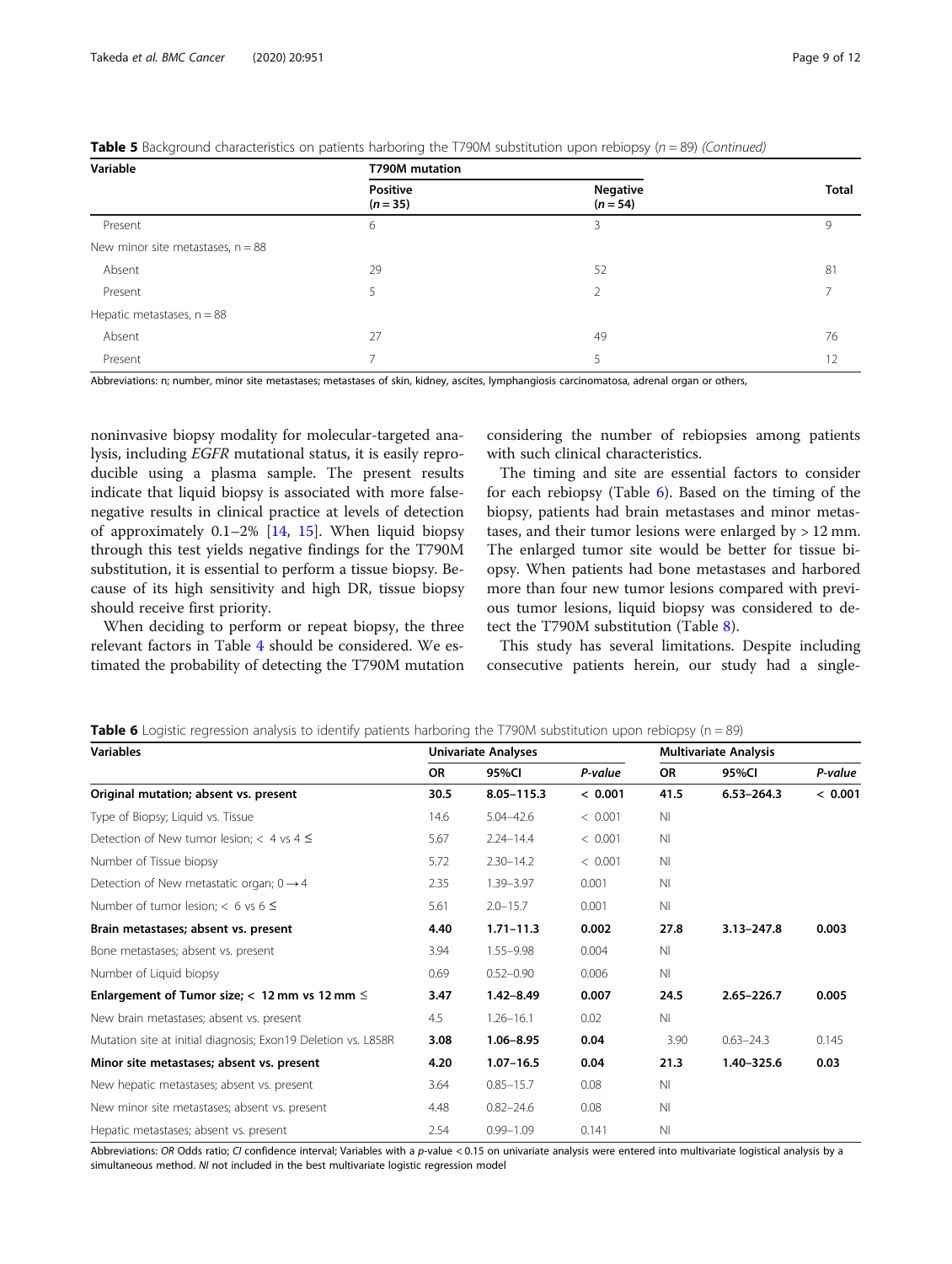| Variable                           | T790M mutation         |                        |                |
|------------------------------------|------------------------|------------------------|----------------|
|                                    | Positive<br>$(n = 11)$ | Negative<br>$(n = 47)$ | <b>Total</b>   |
| Original mutation                  |                        |                        |                |
| Absent                             | $\mathbf{1}$           | 38                     | 39             |
| Present                            | 10                     | 9                      | 19             |
| Bone metastases                    |                        |                        |                |
| Absent                             | $\overline{1}$         | 39                     | 40             |
| Present                            | 10                     | 8                      | 18             |
| Enlargement of Tumor size          |                        |                        |                |
| $< 12$ mm                          | 7                      | $\overline{7}$         | 14             |
| $12 \text{ mm} \leq$               | $\overline{4}$         | 40                     | 44             |
| Brain metastases                   |                        |                        |                |
| Absent                             | $\overline{4}$         | 38                     | 42             |
| Present                            | $\overline{7}$         | 9                      | 16             |
| Detection of New tumor lesion      |                        |                        |                |
| $<\,4$                             | $\overline{4}$         | 38                     | 42             |
| $4\leq$                            | $\overline{7}$         | 9                      | 16             |
| Detection of New metastatic organ  |                        |                        |                |
| $\mathbf 0$                        | 6                      | 36                     | 42             |
| -1                                 | $\overline{2}$         | $\overline{7}$         | 9              |
| $\overline{2}$                     | $\mathbb O$            | 3                      | 3              |
| 3                                  | $\mathbf{1}$           | 1                      | 2              |
| $\overline{4}$                     | $\overline{2}$         | $\mathsf{O}\xspace$    | $\overline{2}$ |
| New minor site metastases          |                        |                        |                |
| Absent                             | $\,8\,$                | 45                     | 53             |
| Present                            | 3                      | $\overline{2}$         | 5              |
| Hepatic metastases                 |                        |                        |                |
| Absent                             | 8                      | 44                     | 52             |
| Present                            | 3                      | 3                      | 6              |
| Minor site metastases              |                        |                        |                |
| Absent                             | 8                      | 44                     | 52             |
| Present                            | 3                      | $\mathsf{3}$           | 6              |
| Mutation site at initial diagnosis |                        |                        |                |
| Exon19 Deletion                    | $\overline{4}$         | $41\,$                 | $45\,$         |
| L858R                              | $\overline{7}$         | $\epsilon$             | 13             |
| New hepatic metastases             |                        |                        |                |
| Absent                             | 9                      | $45\,$                 | 54             |
| Present                            | $\sqrt{2}$             | $\overline{2}$         | $\overline{4}$ |

## <span id="page-9-0"></span>**Table 7** Background characteristics on patients harboring the T790M substitution through liquid biopsy ( $n = 58$ )

Abbreviations: n number, minor site metastases; metastases of skin, kidney, ascites, lymphangiosis carcinomatosa, adrenal organ or others,

center, real-world, retrospective design. Although 405 consecutive patients were screened for the EGFR mutation for 3 years, they were detected in only 28% of patients (Fig. [1\)](#page-3-0). Furthermore, our patient cohort comprised only 53 patients and was thus a small cohort for obtaining clinical data. Owing to remarkable progress in NSCLC treatment, we consider only minor benefits would be obtained even if we spend longer time to obtain the clinical data. In clinical practice, information from real-world data would be useful for repeated molecular analyses.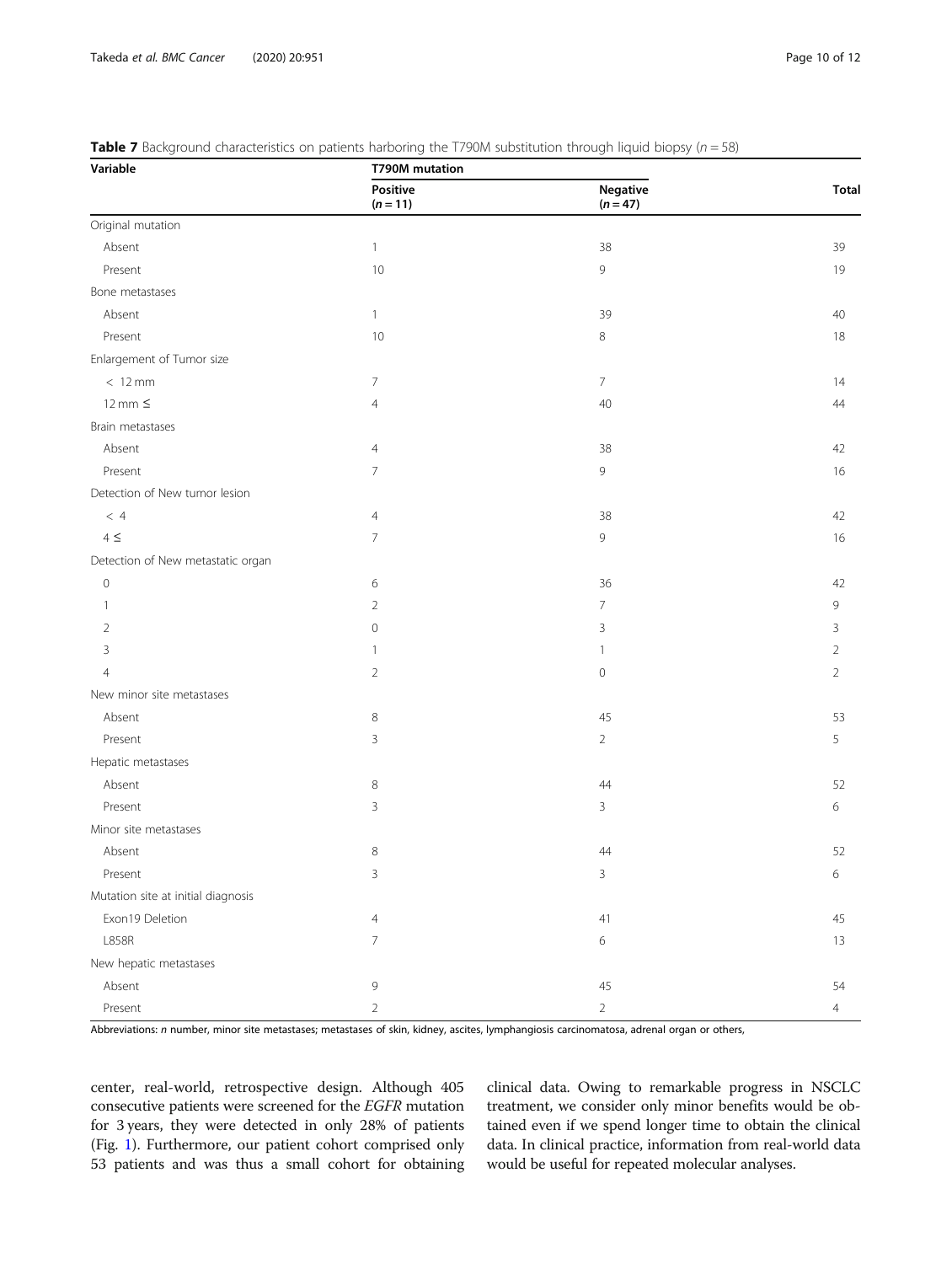<span id="page-10-0"></span>**Table 8** Logistic regression analysis to identify patients harboring the T790M substitution through liquid biopsy ( $n = 58$ )

| <b>Variables</b>                                              | <b>Univariate Analyses</b> |                |         |                | <b>Multivariate Analysis</b> |         |  |
|---------------------------------------------------------------|----------------------------|----------------|---------|----------------|------------------------------|---------|--|
|                                                               | <b>OR</b>                  | 95%CI          | P-value | <b>OR</b>      | 95%CI                        | P-value |  |
| Original mutation; absent vs. present                         | 42.2                       | $4.77 - 373.6$ | 0.001   | N <sub>1</sub> |                              |         |  |
| Bone metastases; absent vs. present                           | 48.8                       | 5.45-436.4     | 0.001   | 77.9           | 5.32-1140                    | 0.001   |  |
| Enlargement of Tumor size; $<$ 12 mm vs 12 mm $\le$           | 0.10                       | $0.02 - 0.43$  | 0.002   | N <sub>l</sub> |                              |         |  |
| Brain metastases; absent vs. present                          | 7.39                       | $1.77 - 30.8$  | 0.006   | N <sub>1</sub> |                              |         |  |
| Detection of New tumor lesion; $<$ 4 vs 4 $\le$               | 7.39                       | $1.77 - 30.8$  | 0.006   | 14.5           | 1.38-151.2                   | 0.026   |  |
| Detection of New metastatic organ; $0 \rightarrow 4$          | 1.98                       | $1.09 - 3.59$  | 0.024   | N <sub>l</sub> |                              |         |  |
| New minor site metastases; absent vs. present                 | 8.44                       | $1.21 - 58.8$  | 0.031   | N <sub>l</sub> |                              |         |  |
| Hepatic metastases; absent vs. present                        | 5.50                       | $0.94 - 32.2$  | 0.059   | N <sub>1</sub> |                              |         |  |
| Minor site metastases; absent vs. present                     | 5.50                       | $0.94 - 32.2$  | 0.059   | N <sub>l</sub> |                              |         |  |
| Mutation site at initial diagnosis; Exon19 Deletion vs. L858R | 3.91                       | $0.87 - 17.5$  | 0.075   | 1.15           | $0.13 - 10.1$                | 0.897   |  |
| New hepatic metastases; absent vs. present                    | 5.00                       | $0.62 - 40.3$  | 0.131   | N <sub>1</sub> |                              |         |  |

Abbreviations: OR Odds ratio; CI confidence interval; Variables with a p-value < 0.15 on univariate analysis were entered into multivariate logistical analysis by a simultaneous method. NI not included in the best multivariate logistic regression model

Nonetheless, this study also has some strengths. Upon testing for EGFR-mutant tumors by single-plexus PCR, tissue biopsy still received first priority. Because individuals with drivers receiving a matched targeted agent lived longer [\[16](#page-11-0)], we consider that patients with clinical characteristics similar to those harboring the T790M mutation should undergo repeated tissue or liquid rebiopsies until this mutation is detected. Furthermore, these results will help select the type or timing of biopsy.

#### Conclusion

For patients with positive factors associated with the T790M substitution, this study proposes that repeated biopsy helps to maximize the DR of the T790M mutation and that rebiopsy should be repeated numerous times until this mutation is detected.

#### Abbreviations

NSCLC: Non-small cell lung cancer; EGFR: Epidermal growth factor receptor; TKI: Tyrosine kinase inhibitor; T790M: EGFR p.Thr790Met point mutation; VEGF: Vascular endothelial growth factor; CDx: Companion diagnostic examination; PCR: Polymerase chain reaction; PNA-LNA PCR clamp method: Peptide nucleic acid - locked nucleic acid PCR clamp method; PS: Performance status; CT: Computer tomography; ROC: Receiver-operator characteristics; DR: Detection rate; CS: Cumulative sensitivity

#### Acknowledgements

The authors gratefully thank all the patients in this study and the staff at our department for their work and support of this study. We would like to thank Editage [\(www.editage.com\)](http://www.editage.com/) for English language editing.

#### Authors' contributions

Conceptualization and design: YT. Collected all clinical and genetic information: YT, GO, YY, MH, MS, SI. Data analysis and interpretation: GO, YT. Writing an original draft: YT. Reviewed, methodology and edited this manuscript: GO, SI, HS. Final approval of the manuscript: all authors.

#### Funding

Not applicable.

#### Availability of data and materials

All data generated or analyzed during this study are included in this published article. The datasets used and/or analyzed during the current study are available by contacting the corresponding author on a reasonable request.

#### Ethics approval and consent to participate

The study was conducted in accordance with the tenets of the Declaration of Helsinki. The study was approved by the certified review board of the National Center for Global Health and Medicine (NCGM-G-003361-00). Given that this study was a retrospective study, informed consent was waived. However, we did guarantee the opportunity by opt-out. We described the disclosure document about this study and obtained informed consent from subjects by displaying it in the hospital as per the approval date until 31st January 2020 approved by the certified review board.

#### Consent for publication

Not applicable.

#### Competing interests

YT has received grants from Boehringer Ingelheim, Chugai Pharmaceutical, outside of this study. The remaining authors declared no competing interests for this work.

#### Received: 25 March 2020 Accepted: 16 September 2020 Published online: 02 October 2020

#### References

- 1. Hanna N, Johnson D, Temin S, Baker S Jr, Brahmer J, Ellis PM, et al. Systemic therapy for stage IV non-small cell lung cancer: American Society of Clinical Oncology clinical practice guideline update. J Clin Oncol. 2017;35:3484–515.
- 2. Yu HA, Arcila ME, Rekhtman N, Sima CS, Zakowski MF, Pao W, et al. Analysis of tumor specimens at the time of acquired resistance to EGFR-TKI therapy in 155 patients with EGFR-mutant lung cancers. Clin Cancer Res. 2013;19: 2240–7.
- 3. Kawamura T, Kenmotsu H, Taira T, Omori S, Nakashima K, Wakuda K, et al. Rebiopsy for patients with non-small-cell lung cancer after epidermal growth factor receptor-tyrosine kinase inhibitor failure. Cancer Sci. 2016;107: 1001–5.
- 4. Ramalingam SS, Vansteenkiste J, Planchard D, Cho BC, Gray JE, Ohe Y, et al. Overall survival with Osimertinib in untreated, EGFR-mutated advanced NSCLC. N Engl J Med. 2020;382:41–50.
- 5. NCCN clinical practice guidelines in oncology for non-small cell lung cancer; version 2.2020, Dec 23th 2019.
- 6. Saito H, Fukuhara T, Furuya N, Watanabe K, Sugawara S, Iwasawa S, et al. Erlotinib plus bevacizumab versus erlotinib alone in patients with EGFR-